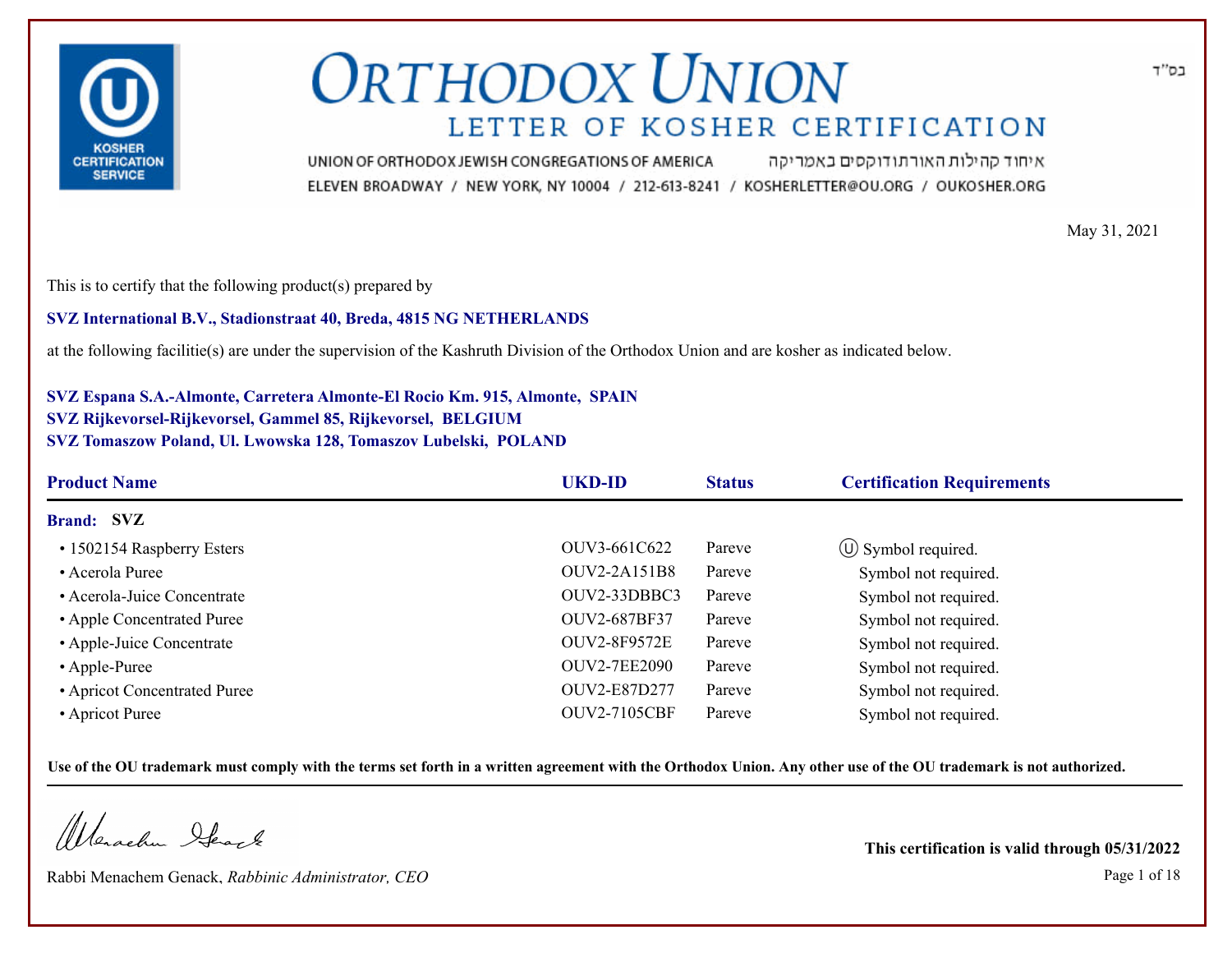

איחוד קהילות האורתודוקסים באמריקה UNION OF ORTHODOX JEWISH CONGREGATIONS OF AMERICA ELEVEN BROADWAY / NEW YORK, NY 10004 / 212-613-8241 / KOSHERLETTER@OU.ORG / OUKOSHER.ORG

May 31, 2021

#### **SVZ International B.V. (continued)**

This is to certify that the following product(s) prepared by this company at the facilitie(s) listed above are under the supervision of the Kashruth Division of the Orthodox Union and are kosher as indicated below.

| <b>Product Name</b>                                                                                     | <b>UKD-ID</b>       | <b>Status</b>   | <b>Certification Requirements</b>                                  |
|---------------------------------------------------------------------------------------------------------|---------------------|-----------------|--------------------------------------------------------------------|
| Brand: SVZ (continued)                                                                                  |                     |                 |                                                                    |
| • Apricot-Juice Concentrate                                                                             | <b>OUV2-AC88B65</b> | Pareve          | Symbol not required.                                               |
| • Aronia-Juice Concentrate                                                                              | OUV2-0427970        | Pareve          | Symbol not required.                                               |
| • Aseptic Raspberry Puree                                                                               | <b>OUV2-73948FE</b> | Pareve          | Symbol not required.                                               |
| • Banana-Juice Concentrate                                                                              | OUV2-BE80FFD        | Pareve          | Symbol not required.                                               |
| • Beet Juice Concentrate                                                                                | OUW3-DDF7EF8        | Pareve/Passover | $\bigcup$ -P Symbol required.                                      |
| Special Production for the 2021 Passover Season. Kosher for Passover only with OU designated<br>Batch # |                     |                 |                                                                    |
| • Black Thorn-IQF                                                                                       | OUW2-5C281CA        | Pareve          | Symbol not required. Certified for Passover<br>and year-round use. |
| • Black Thorn-Juice Concentrate                                                                         | OUV2-93550D0        | Pareve          | Symbol not required.                                               |

**Use of the OU trademark must comply with the terms set forth in a written agreement with the Orthodox Union. Any other use of the OU trademark is not authorized.**

Werachen Ifearle

Rabbi Menachem Genack, *Rabbinic Administrator, CEO* Page 2 of 18

**This certification is valid through 05/31/2022**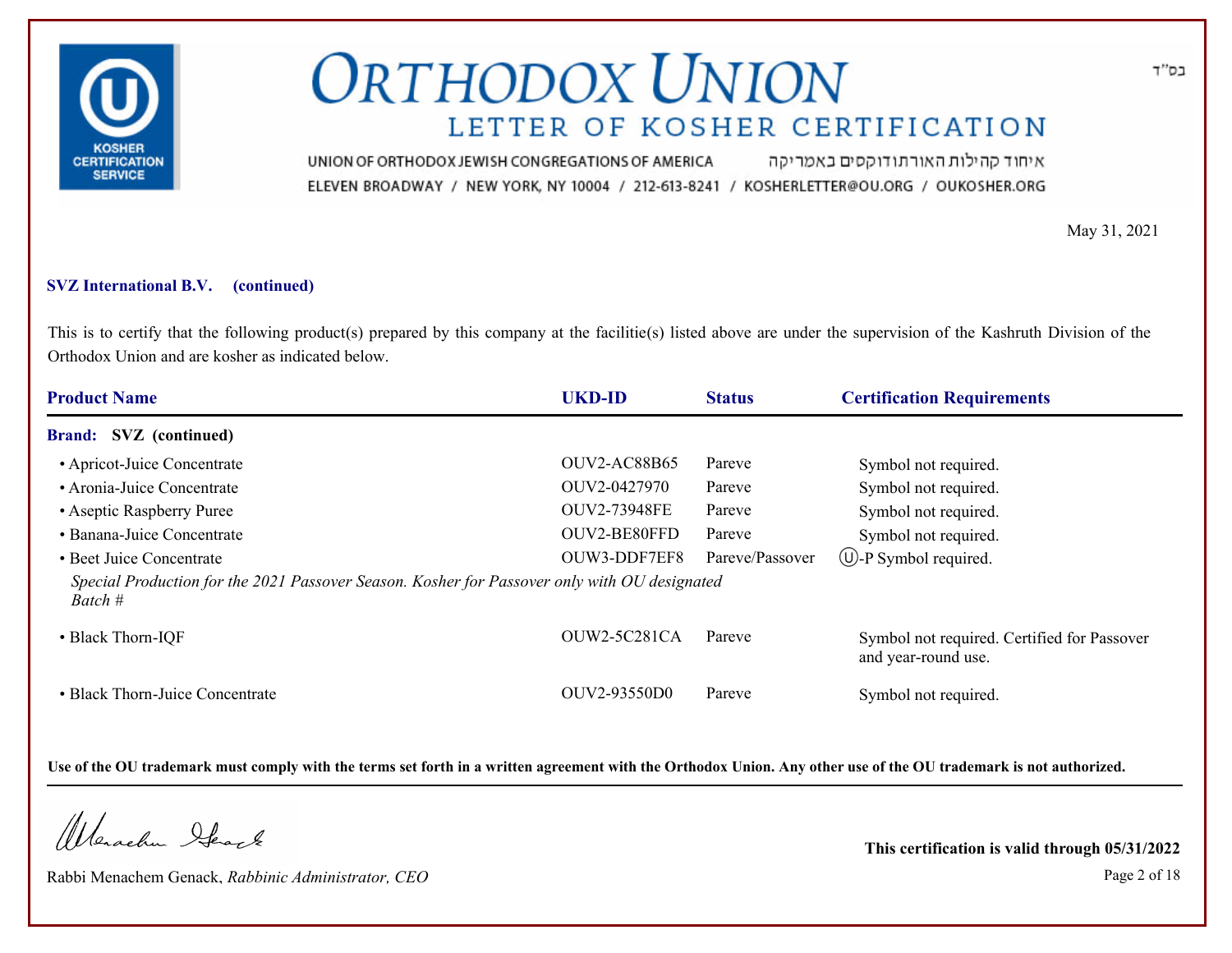

איחוד קהילות האורתודוקסים באמריקה UNION OF ORTHODOX JEWISH CONGREGATIONS OF AMERICA ELEVEN BROADWAY / NEW YORK, NY 10004 / 212-613-8241 / KOSHERLETTER@OU.ORG / OUKOSHER.ORG

May 31, 2021

### **SVZ International B.V. (continued)**

This is to certify that the following product(s) prepared by this company at the facilitie(s) listed above are under the supervision of the Kashruth Division of the Orthodox Union and are kosher as indicated below.

| <b>Product Name</b>               | <b>UKD-ID</b>       | <b>Status</b> | <b>Certification Requirements</b>                                  |
|-----------------------------------|---------------------|---------------|--------------------------------------------------------------------|
| <b>Brand:</b> SVZ (continued)     |                     |               |                                                                    |
| • Black Thorn--Puree              | OUW2-90B3589        | Pareve        | Symbol not required. Certified for Passover<br>and year-round use. |
| • Blackberry Concentrated Puree   | <b>OUV2-057D1FE</b> | Pareve        | Symbol not required.                                               |
| • Blackberry-Juice Concentrate    | OUV2-FA5747A        | Pareve        | Symbol not required.                                               |
| • Blackberry-Puree                | <b>OUW2-A139BD0</b> | Pareve        | Symbol not required. Certified for Passover<br>and year-round use. |
| • Blackcurrant Concentrated Puree | OUV2-2233C64        | Pareve        | Symbol not required.                                               |
| • Blackcurrant NFC                | <b>OUV3-ENXSSKF</b> | Pareve        | $\circ$ Symbol required.                                           |
| • Blackcurrant-IQF                | OUW2-81BF1FD        | Pareve        | Symbol not required. Certified for Passover<br>and year-round use. |
| • Blackcurrant-Juice Concentrate  | <b>OUV2-867D00C</b> | Pareve        | Symbol not required.                                               |

**Use of the OU trademark must comply with the terms set forth in a written agreement with the Orthodox Union. Any other use of the OU trademark is not authorized.**

Werachen Ifearle

Rabbi Menachem Genack, *Rabbinic Administrator, CEO* Page 3 of 18

**This certification is valid through 05/31/2022**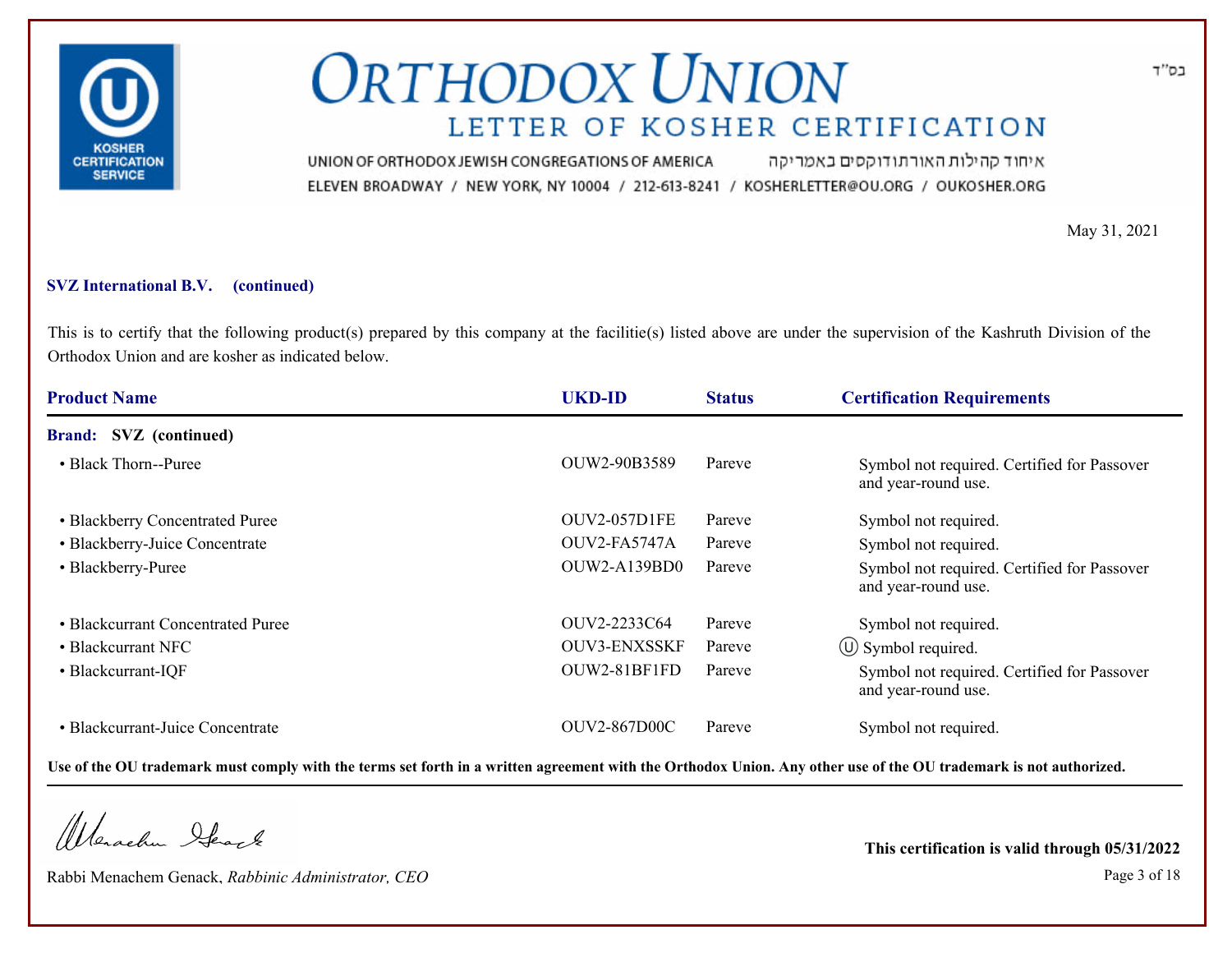

איחוד קהילות האורתודוקסים באמריקה UNION OF ORTHODOX JEWISH CONGREGATIONS OF AMERICA ELEVEN BROADWAY / NEW YORK, NY 10004 / 212-613-8241 / KOSHERLETTER@OU.ORG / OUKOSHER.ORG

May 31, 2021

#### **SVZ International B.V. (continued)**

This is to certify that the following product(s) prepared by this company at the facilitie(s) listed above are under the supervision of the Kashruth Division of the Orthodox Union and are kosher as indicated below.

| <b>Product Name</b>              | <b>UKD-ID</b>       | <b>Status</b> | <b>Certification Requirements</b>                                  |
|----------------------------------|---------------------|---------------|--------------------------------------------------------------------|
| <b>Brand:</b> SVZ (continued)    |                     |               |                                                                    |
| • Blackcurrant-Puree             | $OUW2-20BAA12$      | Pareve        | Symbol not required. Certified for Passover<br>and year-round use. |
| • Block Frozen Strawberries      | OUV2-DD460D1        | Pareve        | Symbol not required.                                               |
| • Blood Orange Juice Concentrate | OUV2-0229B66        | Pareve        | Symbol not required.                                               |
| • Blueberry Concentrated Puree   | OUV2-F4ADE46        | Pareve        | Symbol not required.                                               |
| • Blueberry Natural Ester        | OUV2-E24ED74        | Pareve        | Symbol not required.                                               |
| • Blueberry NFC                  | OUV3-MGPNJ5B        | Pareve        | $\circ$ Symbol required.                                           |
| • Blueberry-IQF                  | OUW2-1C859B5        | Pareve        | Symbol not required. Certified for Passover<br>and year-round use. |
| • Blueberry-Juice Concentrate    | <b>OUV2-78AE3B8</b> | Pareve        | Symbol not required.                                               |

**Use of the OU trademark must comply with the terms set forth in a written agreement with the Orthodox Union. Any other use of the OU trademark is not authorized.**

Werachen Ifearle

Rabbi Menachem Genack, *Rabbinic Administrator, CEO* Page 4 of 18

**This certification is valid through 05/31/2022**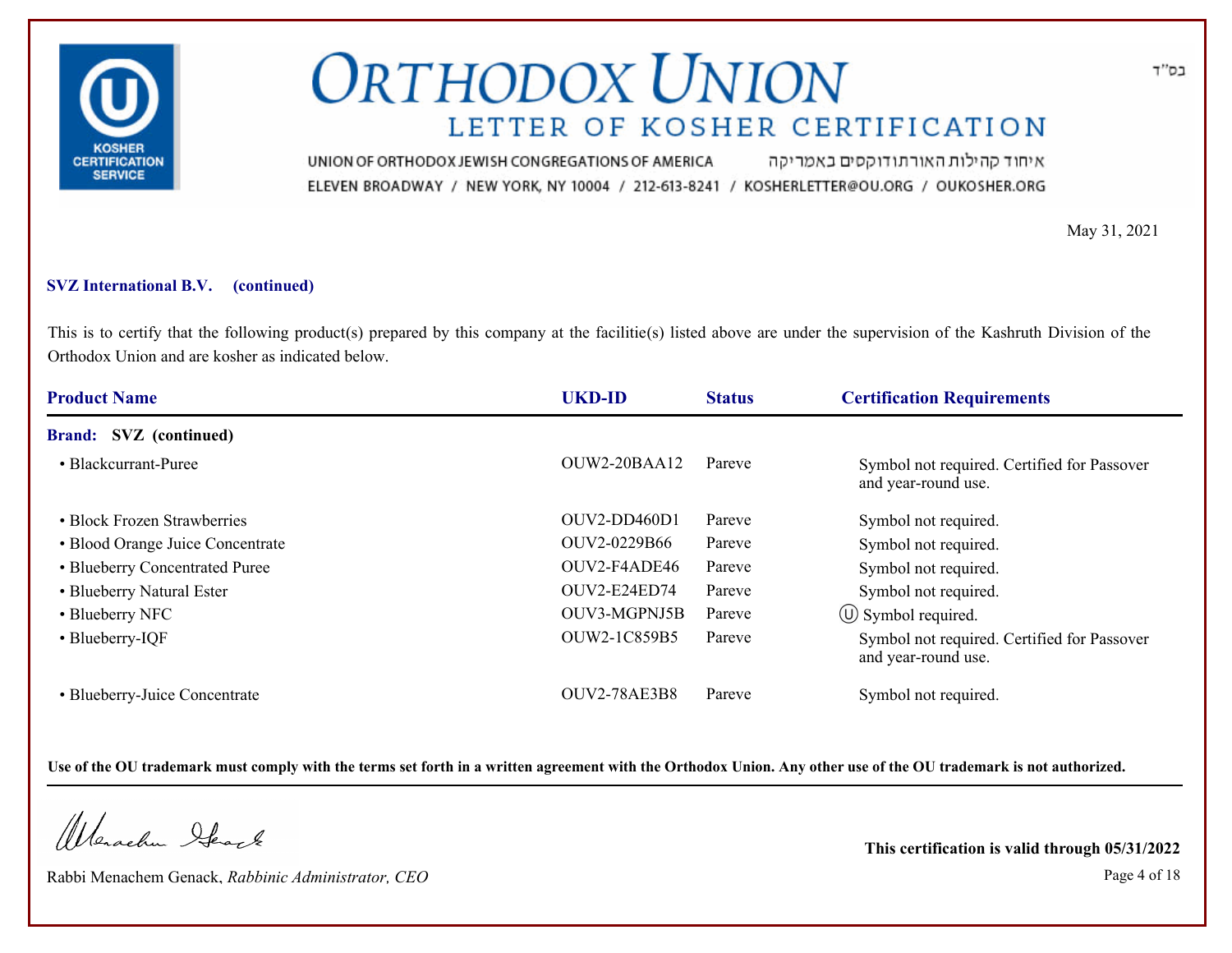

איחוד קהילות האורתודוקסים באמריקה UNION OF ORTHODOX JEWISH CONGREGATIONS OF AMERICA ELEVEN BROADWAY / NEW YORK, NY 10004 / 212-613-8241 / KOSHERLETTER@OU.ORG / OUKOSHER.ORG

May 31, 2021

### **SVZ International B.V. (continued)**

This is to certify that the following product(s) prepared by this company at the facilitie(s) listed above are under the supervision of the Kashruth Division of the Orthodox Union and are kosher as indicated below.

| <b>Product Name</b>                | <b>UKD-ID</b>       | <b>Status</b> | <b>Certification Requirements</b>                                  |
|------------------------------------|---------------------|---------------|--------------------------------------------------------------------|
| <b>Brand:</b> SVZ (continued)      |                     |               |                                                                    |
| • Blueberry-Puree                  | OUW2-1C52B58        | Pareve        | Symbol not required. Certified for Passover<br>and year-round use. |
| • Boysenberry-Juice Concentrate    | OUV2-F8C3545        | Pareve        | Symbol not required.                                               |
| • Boysenberry-Puree                | <b>OUW2-2B6A896</b> | Pareve        | Symbol not required. Certified for Passover<br>and year-round use. |
| • Broccolli-Juice Concentrate      | <b>OUV2-6E0D707</b> | Pareve        | Symbol not required.                                               |
| • Cabbage Juice Concentrate, Green | OUV2-BF7C28A        | Pareve        | Symbol not required.                                               |
| • Cabbage Juice Concentrate, Red   | <b>OUV2-C576F69</b> | Pareve        | Symbol not required.                                               |
| • Carrot Concentrated Puree        | OUV2-30E9934        | Pareve        | Symbol not required.                                               |
| • Carrot NFC                       | <b>OUV3-FOKJBSA</b> | Pareve        | $\circ$ Symbol required.                                           |
| • Carrot-Juice Concentrate         | <b>OUV2-7C88E90</b> | Pareve        | Symbol not required.                                               |

**Use of the OU trademark must comply with the terms set forth in a written agreement with the Orthodox Union. Any other use of the OU trademark is not authorized.**

Werachen Stack

Rabbi Menachem Genack, *Rabbinic Administrator, CEO* Page 5 of 18

**This certification is valid through 05/31/2022**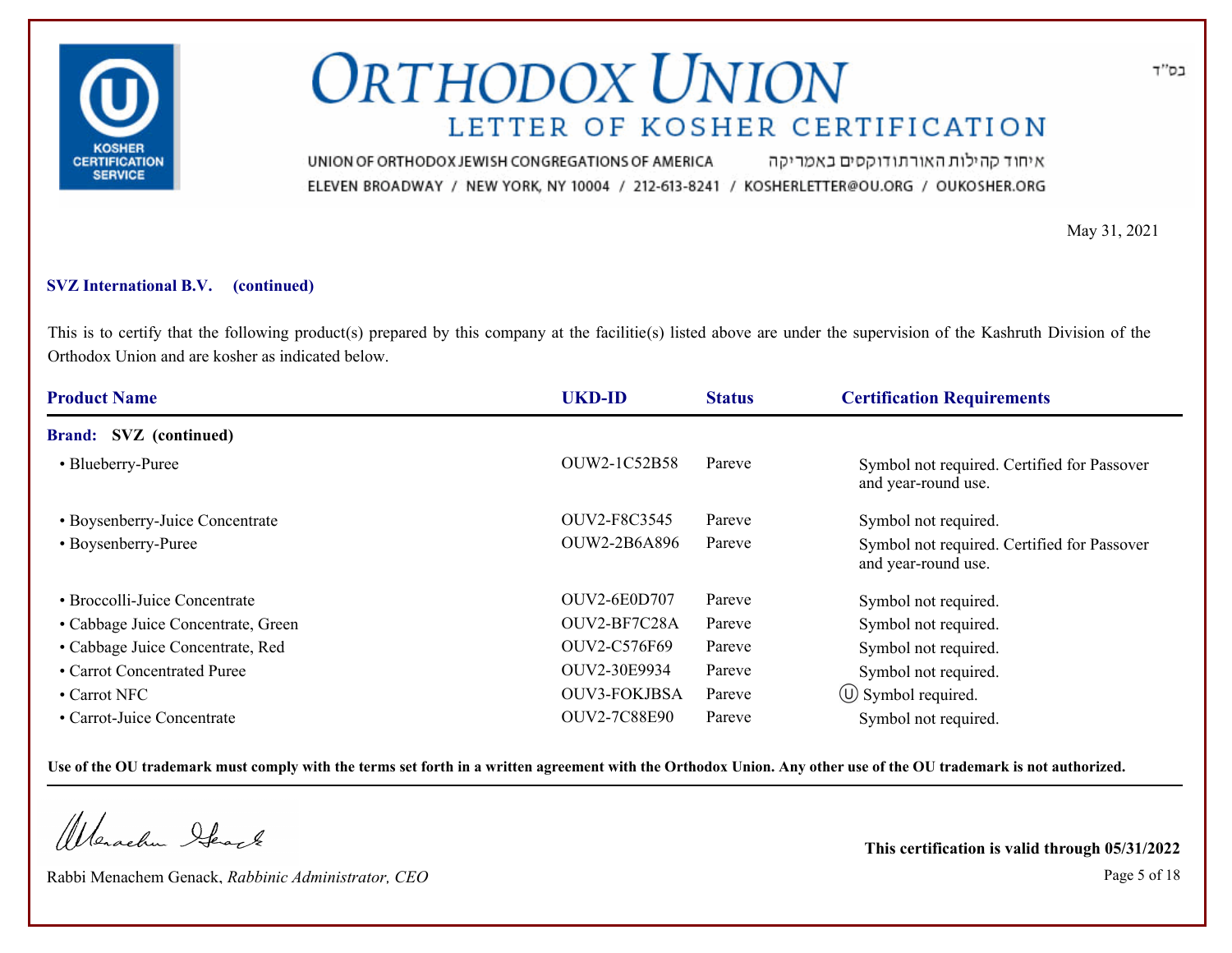

איחוד קהילות האורתודוקסים באמריקה UNION OF ORTHODOX JEWISH CONGREGATIONS OF AMERICA ELEVEN BROADWAY / NEW YORK, NY 10004 / 212-613-8241 / KOSHERLETTER@OU.ORG / OUKOSHER.ORG

May 31, 2021

### **SVZ International B.V. (continued)**

This is to certify that the following product(s) prepared by this company at the facilitie(s) listed above are under the supervision of the Kashruth Division of the Orthodox Union and are kosher as indicated below.

| <b>Product Name</b>             | <b>UKD-ID</b>       | <b>Status</b> | <b>Certification Requirements</b>                                  |
|---------------------------------|---------------------|---------------|--------------------------------------------------------------------|
| <b>Brand:</b> SVZ (continued)   |                     |               |                                                                    |
| • Carrot-Puree                  | OUW2-DC673F0        | Pareve        | Symbol not required. Certified for Passover<br>and year-round use. |
| • Celeriac-Juice Concentrate    | <b>OUV2-307E2E1</b> | Pareve        | Symbol not required.                                               |
| • Chard Juice Concentrate       | <b>OUV2-1411F7E</b> | Pareve        | Symbol not required.                                               |
| • Cherry Concentrated Puree     | OUV2-C1653F5        | Pareve        | Symbol not required.                                               |
| $\bullet$ Cherry-IQF            | OUW2-A27DEB9        | Pareve        | Symbol not required. Certified for Passover<br>and year-round use. |
| • Cherry-Puree                  | OUW2-C6F0E37        | Pareve        | Symbol not required. Certified for Passover<br>and year-round use. |
| • Concentrated Raspberry Puree  | OUV3-0DB2BA7        | Pareve        | $\circ$ Symbol required.                                           |
| • Concentrated Strawberry Puree | OUV3-6C87544        | Pareve        | $\circ$ Symbol required.                                           |

**Use of the OU trademark must comply with the terms set forth in a written agreement with the Orthodox Union. Any other use of the OU trademark is not authorized.**

Werachen Stack

Rabbi Menachem Genack, *Rabbinic Administrator, CEO* Page 6 of 18

**This certification is valid through 05/31/2022**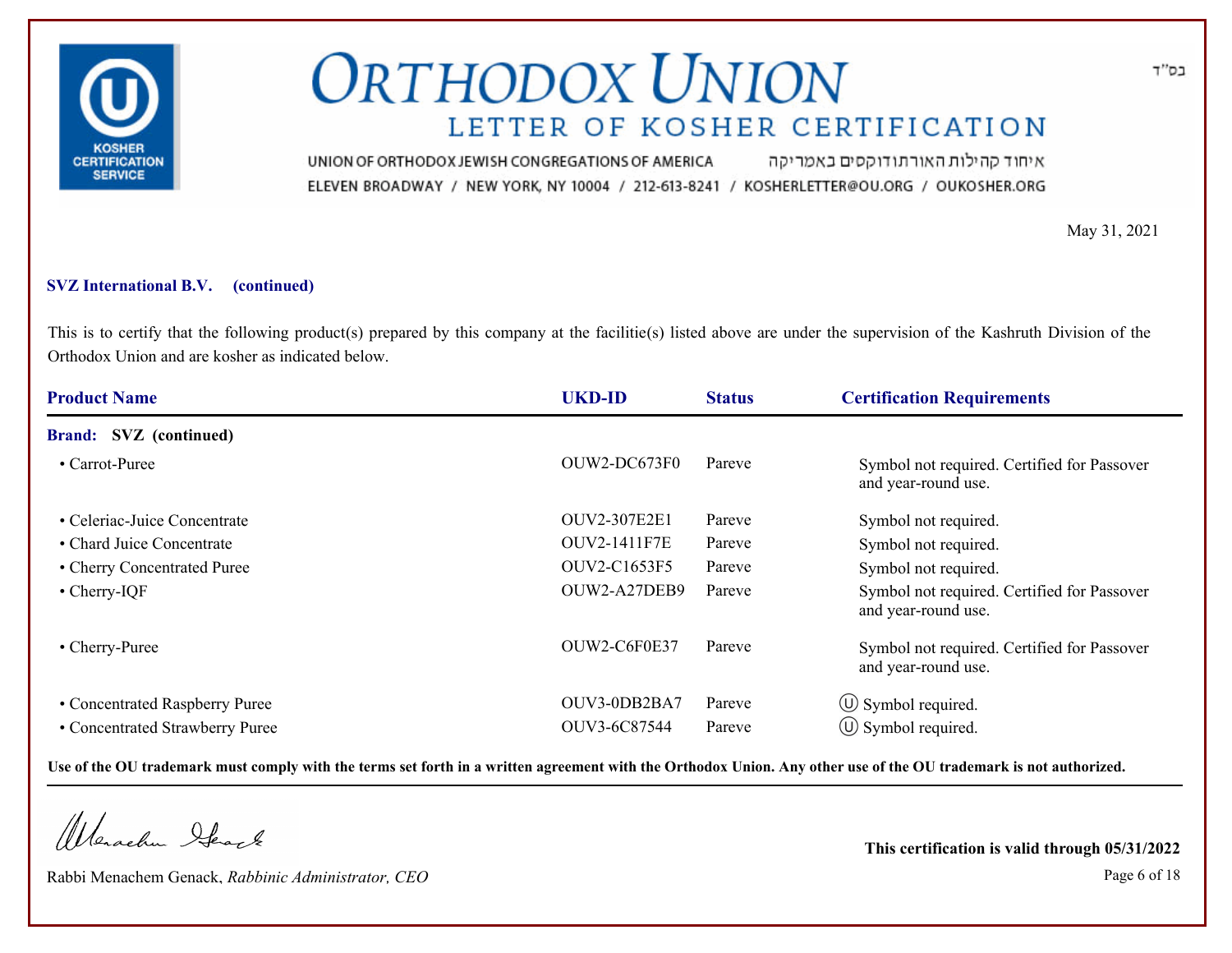

איחוד קהילות האורתודוקסים באמריקה UNION OF ORTHODOX JEWISH CONGREGATIONS OF AMERICA ELEVEN BROADWAY / NEW YORK, NY 10004 / 212-613-8241 / KOSHERLETTER@OU.ORG / OUKOSHER.ORG

May 31, 2021

### **SVZ International B.V. (continued)**

This is to certify that the following product(s) prepared by this company at the facilitie(s) listed above are under the supervision of the Kashruth Division of the Orthodox Union and are kosher as indicated below.

| <b>Product Name</b>           | <b>UKD-ID</b>       | <b>Status</b> | <b>Certification Requirements</b>                                  |
|-------------------------------|---------------------|---------------|--------------------------------------------------------------------|
| <b>Brand:</b> SVZ (continued) |                     |               |                                                                    |
| • Courgette Puree             | OUV2-1638F61        | Pareve        | Symbol not required.                                               |
| • Cranberry-IQF               | <b>OUW2-88F06E7</b> | Pareve        | Symbol not required. Certified for Passover<br>and year-round use. |
| • Cranberry-Juice Concentrate | OUV2-2C85843        | Pareve        | Symbol not required.                                               |
| • Cranberry-Puree             | OUV2-8629C64        | Pareve        | Symbol not required.                                               |
| • Cranberry-Puree             | OUW2-162F2B7        | Pareve        | Symbol not required. Certified for Passover<br>and year-round use. |
| • Cucumber Juice Concentrate  | OUV2-51DE66D        | Pareve        | Symbol not required.                                               |
| • Cucumber Puree              | OUV3-4E39D9D        | Pareve        | $\circled{1}$ Symbol required.                                     |
| • Elderberry-IQF              | OUW2-0337664        | Pareve        | Symbol not required. Certified for Passover<br>and vear-round use. |

**Use of the OU trademark must comply with the terms set forth in a written agreement with the Orthodox Union. Any other use of the OU trademark is not authorized.**

Werachen Ifearle

Rabbi Menachem Genack, *Rabbinic Administrator, CEO* Page 7 of 18

**This certification is valid through 05/31/2022**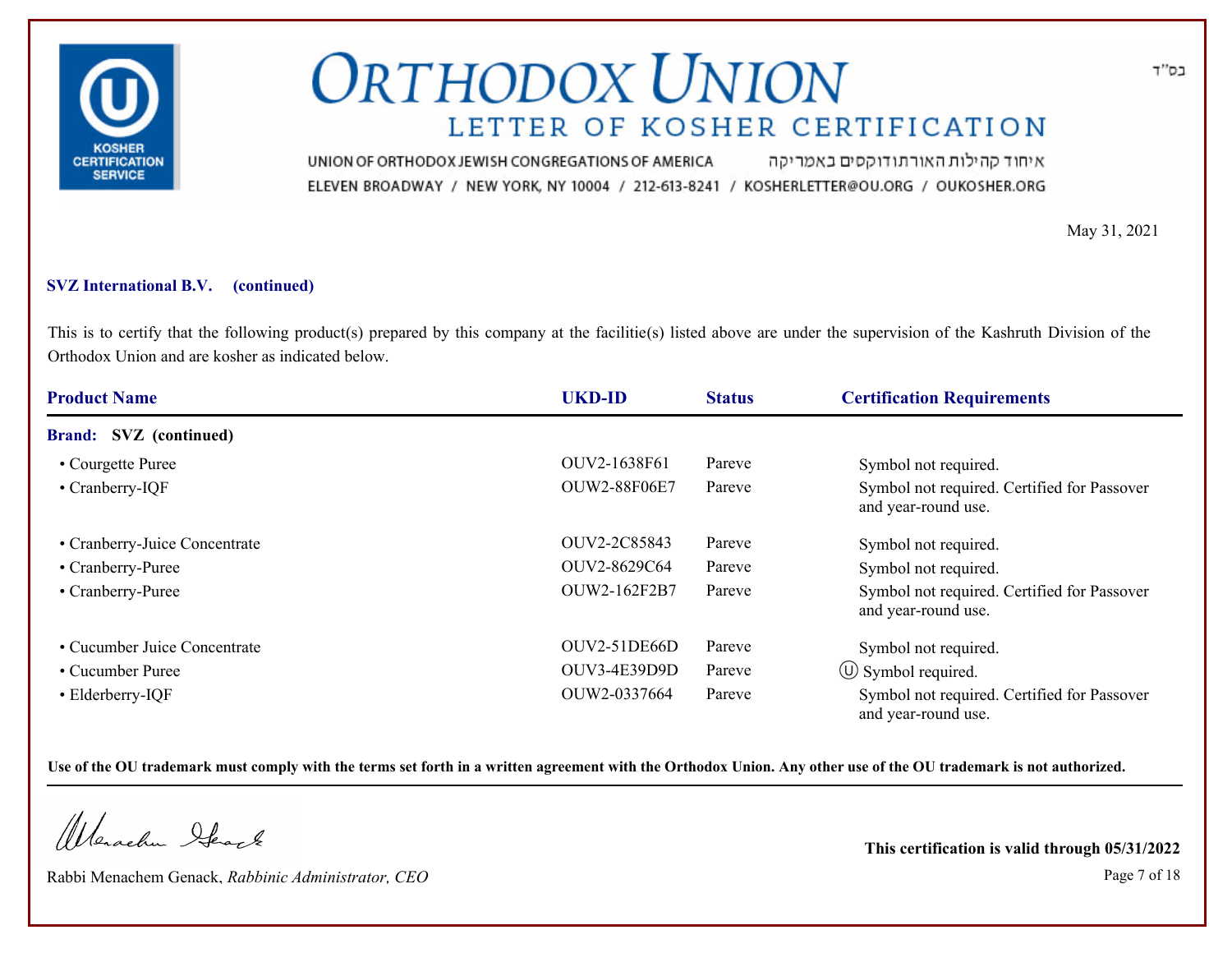

איחוד קהילות האורתודוקסים באמריקה UNION OF ORTHODOX JEWISH CONGREGATIONS OF AMERICA ELEVEN BROADWAY / NEW YORK, NY 10004 / 212-613-8241 / KOSHERLETTER@OU.ORG / OUKOSHER.ORG

May 31, 2021

### **SVZ International B.V. (continued)**

This is to certify that the following product(s) prepared by this company at the facilitie(s) listed above are under the supervision of the Kashruth Division of the Orthodox Union and are kosher as indicated below.

| <b>Product Name</b>                          | <b>UKD-ID</b> | <b>Status</b> | <b>Certification Requirements</b>                                  |
|----------------------------------------------|---------------|---------------|--------------------------------------------------------------------|
| <b>Brand:</b> SVZ (continued)                |               |               |                                                                    |
| • Elderberry-Juice Concentrate               | OUV2-3C75B60  | Pareve        | Symbol not required.                                               |
| • Elderberry-Puree                           | OUW2-8D0E37C  | Pareve        | Symbol not required. Certified for Passover<br>and year-round use. |
| • Fig-Juice Concentrate                      | OUV2-0DF1507  | Pareve        | Symbol not required.                                               |
| • Frozen Blackberry Puree                    | OUV2-1C15CCB  | Pareve        | Symbol not required.                                               |
| • Frozen Blueberry Puree                     | OUV2-20236B8  | Pareve        | Symbol not required.                                               |
| • Frozen Raspberry Puree                     | OUV2-1112701  | Pareve        | Symbol not required.                                               |
| • Frozen Red or Yellow or Green Pepper Puree | OUV2-2F4DB54  | Pareve        | Symbol not required.                                               |
| • Frozen Strawberry Puree                    | OUV2-D6A08CB  | Pareve        | Symbol not required.                                               |
| • Goosberry-Juice Concentrate                | OUV2-E24D137  | Pareve        | Symbol not required.                                               |
| • Gooseberry - puree                         | OUV2-N9K7KYE  | Pareve        | Symbol not required.                                               |

**Use of the OU trademark must comply with the terms set forth in a written agreement with the Orthodox Union. Any other use of the OU trademark is not authorized.**

Werachen Ifearle

Rabbi Menachem Genack, *Rabbinic Administrator, CEO* Page 8 of 18

**This certification is valid through 05/31/2022**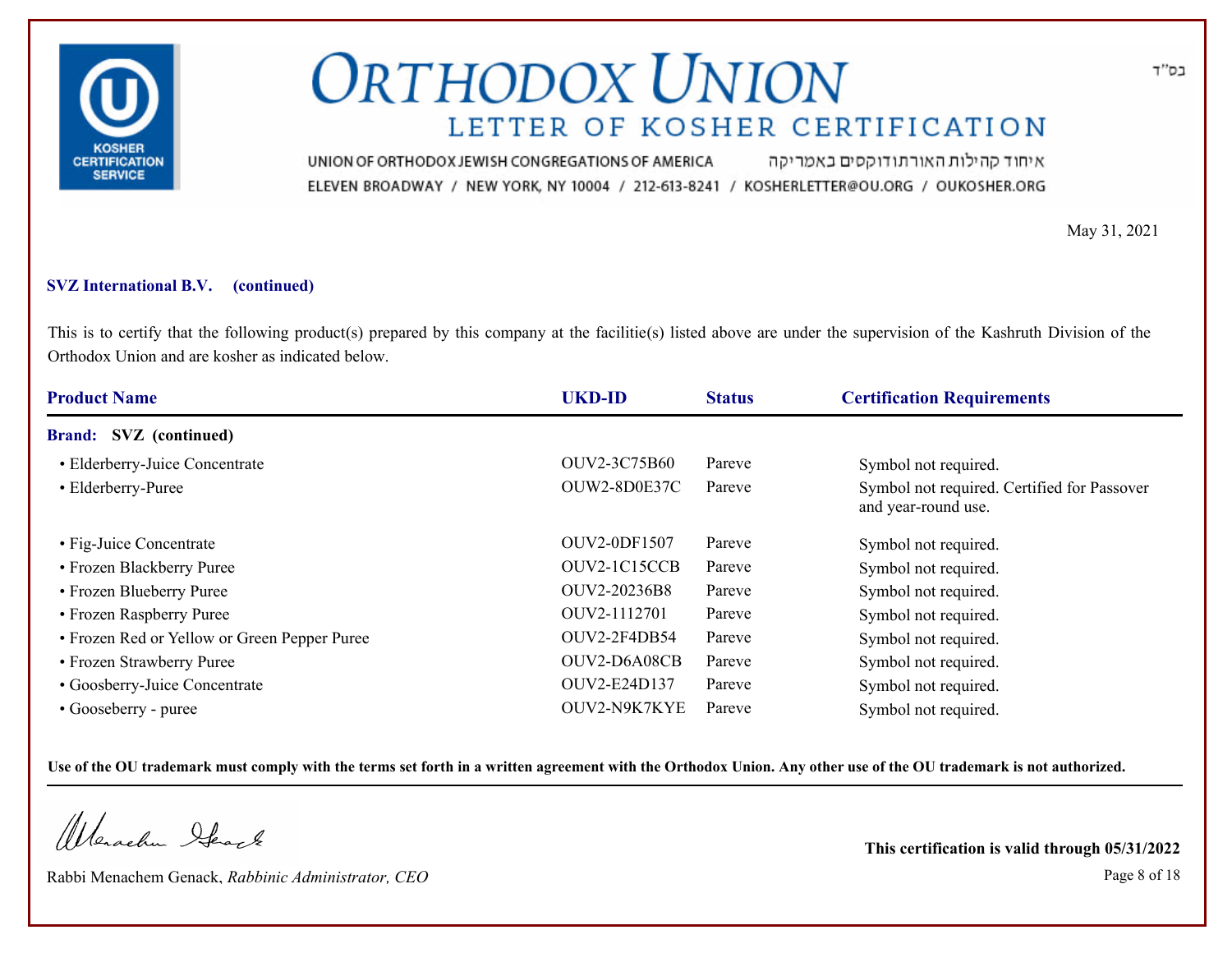

איחוד קהילות האורתודוקסים באמריקה UNION OF ORTHODOX JEWISH CONGREGATIONS OF AMERICA ELEVEN BROADWAY / NEW YORK, NY 10004 / 212-613-8241 / KOSHERLETTER@OU.ORG / OUKOSHER.ORG

May 31, 2021

### **SVZ International B.V. (continued)**

This is to certify that the following product(s) prepared by this company at the facilitie(s) listed above are under the supervision of the Kashruth Division of the Orthodox Union and are kosher as indicated below.

| <b>Product Name</b>              | <b>UKD-ID</b> | <b>Status</b> | <b>Certification Requirements</b>                                  |
|----------------------------------|---------------|---------------|--------------------------------------------------------------------|
| <b>Brand:</b> SVZ (continued)    |               |               |                                                                    |
| • Gooseberry-IQF                 | OUW2-90DB37E  | Pareve        | Symbol not required. Certified for Passover<br>and year-round use. |
| • Grapefruit-Juice Concentrate   | OUV2-C71DE09  | Pareve        | Symbol not required.                                               |
| • Green Pepper Juice Concentrate | OUV2-FBB5A8C  | Pareve        | Symbol not required.                                               |
| • Green Pepper Puree             | OUV2-93088F6  | Pareve        | Symbol not required.                                               |
| • Green Peppers IQF              | OUV2-7CD6839  | Pareve        | Symbol not required.                                               |
| • Guanabana-Juice Concentrate    | OUV2-529664E  | Pareve        | Symbol not required.                                               |
| • Guava-Juice Concentrate        | OUV2-DE8EF5E  | Pareve        | Symbol not required.                                               |
| • Guava-Puree                    | OUW2-E9E0BF7  | Pareve        | Symbol not required. Certified for Passover<br>and year-round use. |
| • IQF Blueberries                | OUV2-C43E541  | Pareve        | Symbol not required.                                               |

**Use of the OU trademark must comply with the terms set forth in a written agreement with the Orthodox Union. Any other use of the OU trademark is not authorized.**

Werachen Ifearle

Rabbi Menachem Genack, *Rabbinic Administrator, CEO* Page 9 of 18

**This certification is valid through 05/31/2022**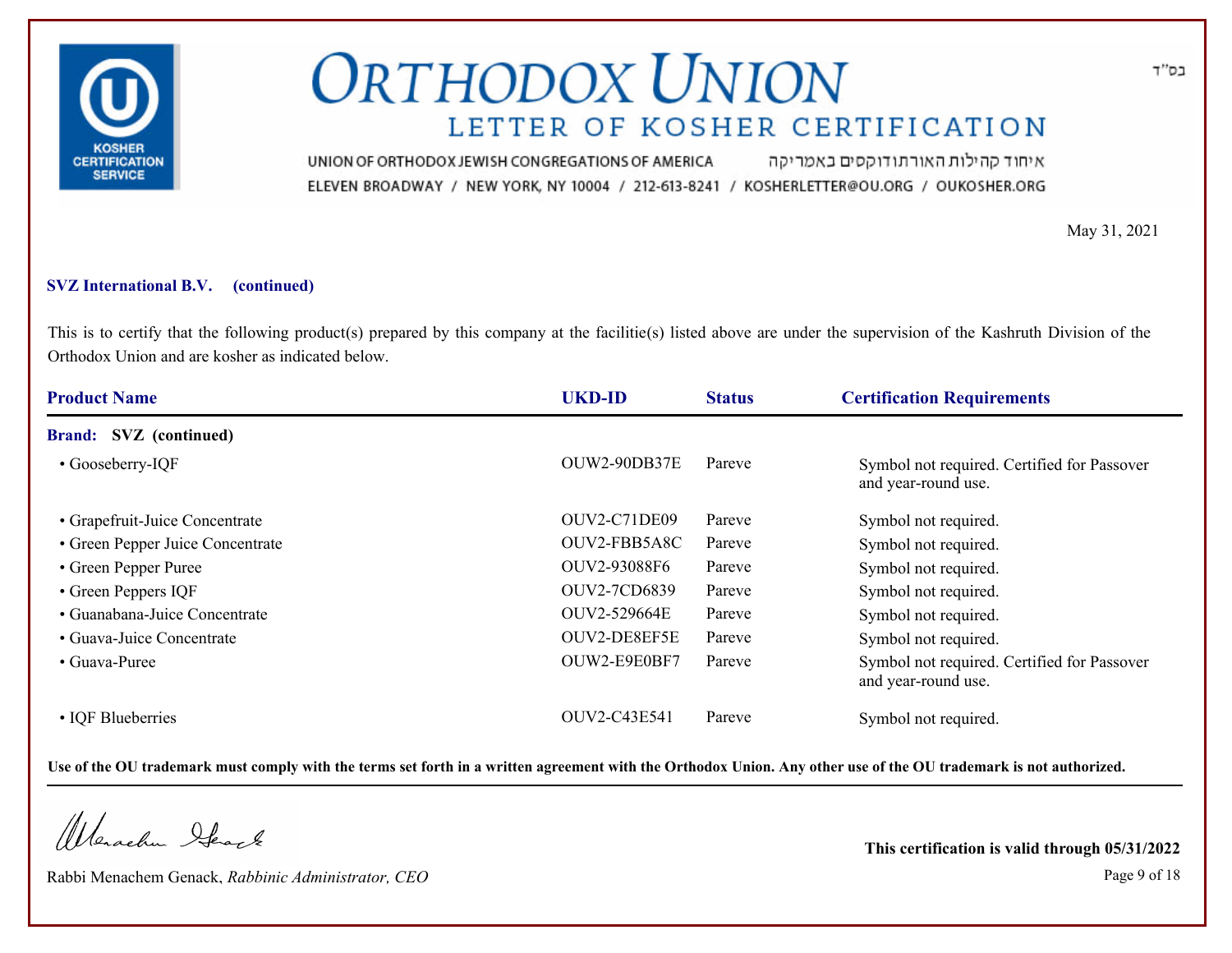

איחוד קהילות האורתודוקסים באמריקה UNION OF ORTHODOX JEWISH CONGREGATIONS OF AMERICA ELEVEN BROADWAY / NEW YORK, NY 10004 / 212-613-8241 / KOSHERLETTER@OU.ORG / OUKOSHER.ORG

May 31, 2021

### **SVZ International B.V. (continued)**

This is to certify that the following product(s) prepared by this company at the facilitie(s) listed above are under the supervision of the Kashruth Division of the Orthodox Union and are kosher as indicated below.

| <b>Product Name</b>             | <b>UKD-ID</b>       | <b>Status</b> | <b>Certification Requirements</b>                                  |
|---------------------------------|---------------------|---------------|--------------------------------------------------------------------|
| <b>Brand:</b> SVZ (continued)   |                     |               |                                                                    |
| • Jostaberry-Juice Concentrate  | OUV2-C670218        | Pareve        | Symbol not required.                                               |
| • Kale-Juice Concentrate        | OUV2-2B474B2        | Pareve        | Symbol not required.                                               |
| • Kidney Bean-IQF               | <b>OUV2-E8E25D0</b> | Pareve        | Symbol not required.                                               |
| • Kiwi-Juice Concentrate        | <b>OUV2-18EA76C</b> | Pareve        | Symbol not required.                                               |
| • Kiwi-Puree                    | OUW2-0E031FA        | Pareve        | Symbol not required. Certified for Passover<br>and year-round use. |
| • Leek-Juice Concentrate        | <b>OUV2-16B967E</b> | Pareve        | Symbol not required.                                               |
| • Lemon-Juice Concentrate       | OUV2-5C21F0C        | Pareve        | Symbol not required.                                               |
| • Lime-Juice Concentrate        | OUV2-84E9E35        | Pareve        | Symbol not required.                                               |
| • Lingonberry-IQF               | <b>OUV2-0506CBE</b> | Pareve        | Symbol not required.                                               |
| • Lingonberry-Juice Concentrate | OUV2-0B07A6E        | Pareve        | Symbol not required.                                               |
| • Lingonberry-Puree             | OUV2-CE905F3        | Pareve        | Symbol not required.                                               |

**Use of the OU trademark must comply with the terms set forth in a written agreement with the Orthodox Union. Any other use of the OU trademark is not authorized.**

Werachen Stack

Rabbi Menachem Genack, *Rabbinic Administrator, CEO* Page 10 of 18

**This certification is valid through 05/31/2022**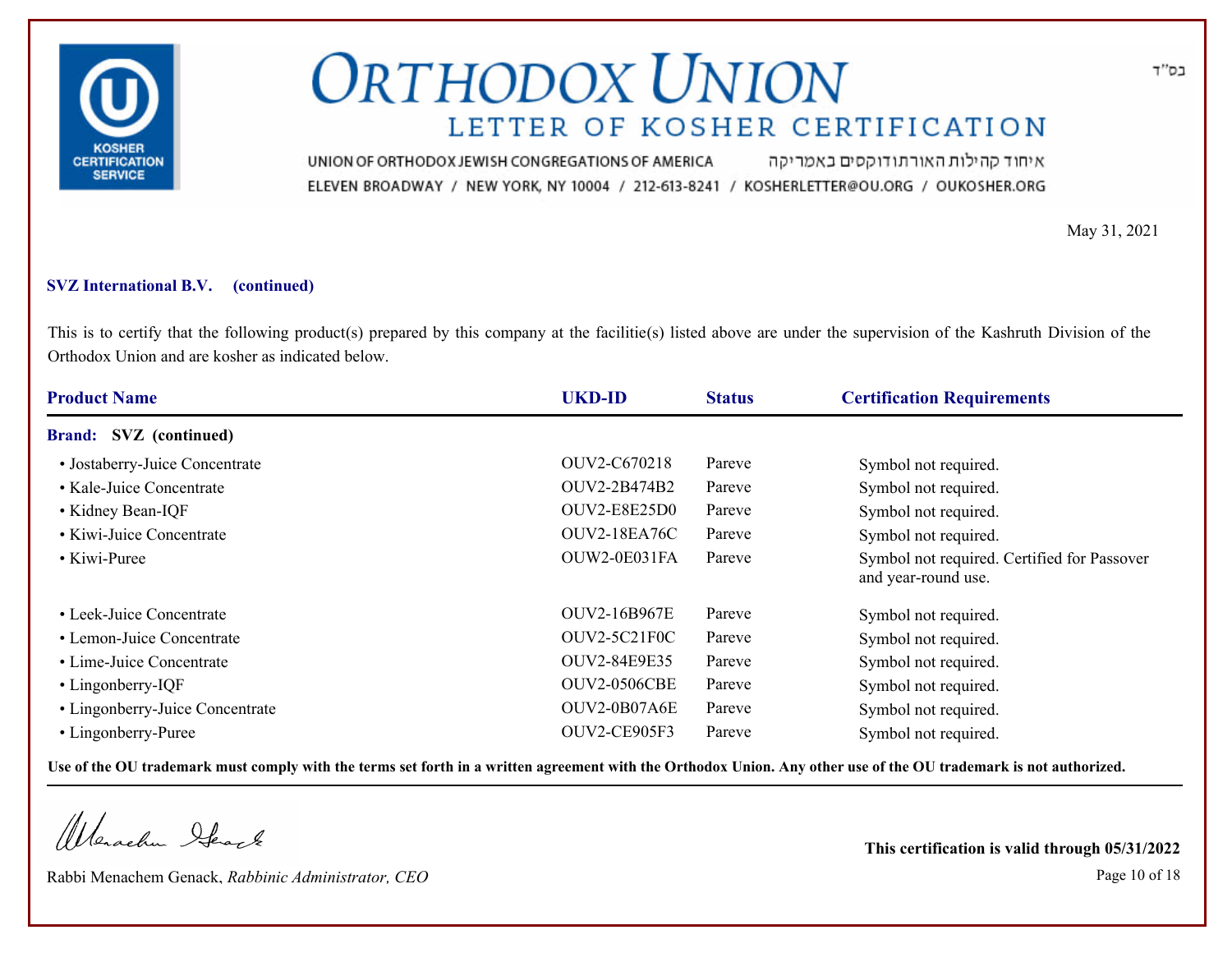

איחוד קהילות האורתודוקסים באמריקה UNION OF ORTHODOX JEWISH CONGREGATIONS OF AMERICA ELEVEN BROADWAY / NEW YORK, NY 10004 / 212-613-8241 / KOSHERLETTER@OU.ORG / OUKOSHER.ORG

May 31, 2021

### **SVZ International B.V. (continued)**

This is to certify that the following product(s) prepared by this company at the facilitie(s) listed above are under the supervision of the Kashruth Division of the Orthodox Union and are kosher as indicated below.

| <b>Product Name</b>           | <b>UKD-ID</b> | <b>Status</b> | <b>Certification Requirements</b>                                  |
|-------------------------------|---------------|---------------|--------------------------------------------------------------------|
| <b>Brand:</b> SVZ (continued) |               |               |                                                                    |
| • Lychee Puree                | OUV2-3AE433F  | Pareve        | Symbol not required.                                               |
| • Lychee-Juice Concentrate    | OUV2-1CABA96  | Pareve        | Symbol not required.                                               |
| • Mandarin-Juice Concentrate  | OUV2-26BB379  | Pareve        | Symbol not required.                                               |
| • Mango-Juice Concentrate     | OUV2-263528B  | Pareve        | Symbol not required.                                               |
| • Mango-Puree                 | OUW2-D931CD6  | Pareve        | Symbol not required. Certified for Passover<br>and year-round use. |
| • Melon-Juice Concentrate     | OUV2-980708A  | Pareve        | Symbol not required.                                               |
| • Melon-Puree                 | OUV2-A92BFE4  | Pareve        | Symbol not required.                                               |
| • Onion-Juice Concentrate     | OUV2-4D001F0  | Pareve        | Symbol not required.                                               |
| • Orange-Juice Concentrate    | OUV2-66B4597  | Pareve        | Symbol not required.                                               |
| • Papaya-Juice Concentrate    | OUV2-407DDEF  | Pareve        | Symbol not required.                                               |

**Use of the OU trademark must comply with the terms set forth in a written agreement with the Orthodox Union. Any other use of the OU trademark is not authorized.**

Werachen Ifearle

Rabbi Menachem Genack, *Rabbinic Administrator, CEO* Page 11 of 18

**This certification is valid through 05/31/2022**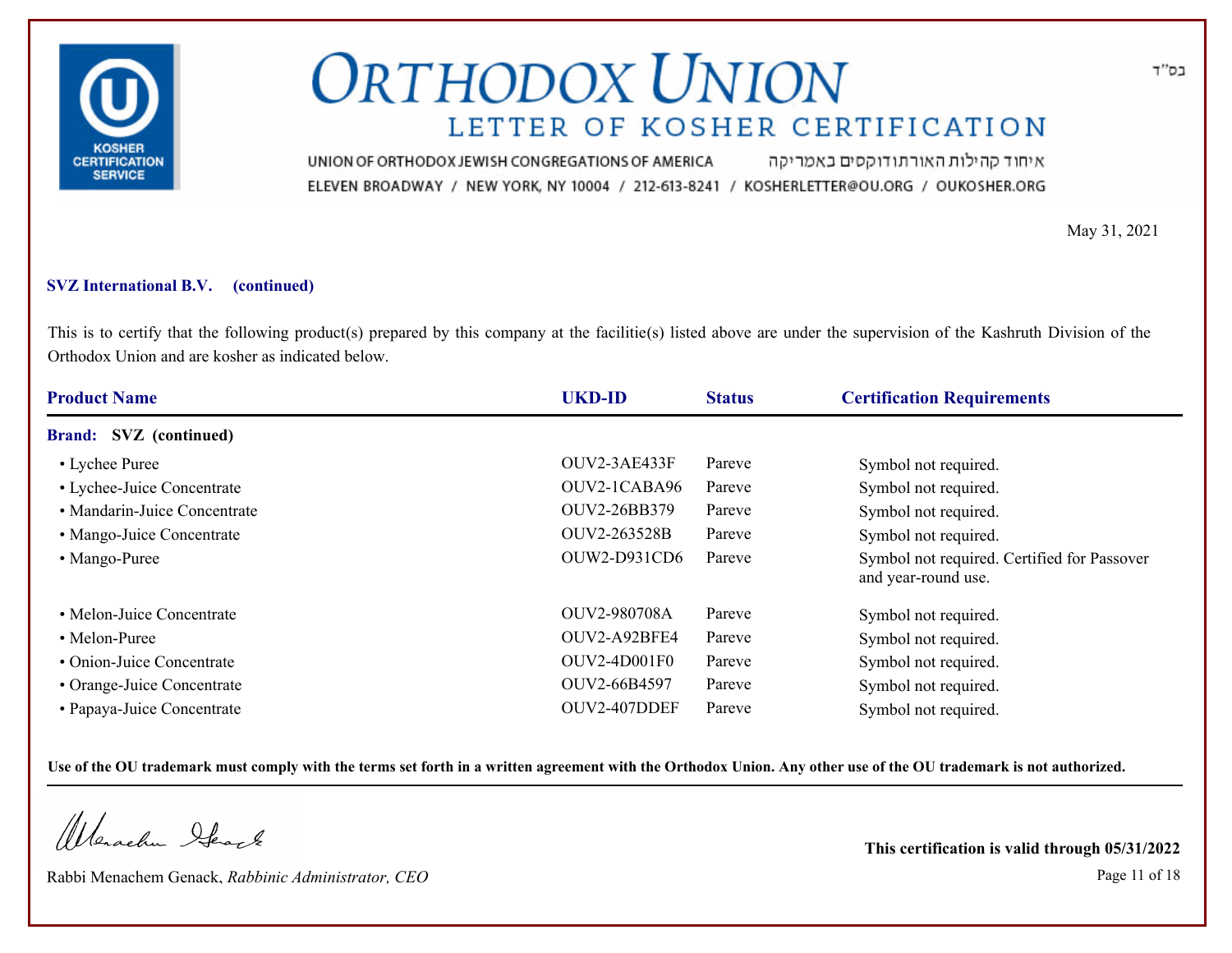

איחוד קהילות האורתודוקסים באמריקה UNION OF ORTHODOX JEWISH CONGREGATIONS OF AMERICA ELEVEN BROADWAY / NEW YORK, NY 10004 / 212-613-8241 / KOSHERLETTER@OU.ORG / OUKOSHER.ORG

May 31, 2021

### **SVZ International B.V. (continued)**

This is to certify that the following product(s) prepared by this company at the facilitie(s) listed above are under the supervision of the Kashruth Division of the Orthodox Union and are kosher as indicated below.

| <b>Product Name</b>              | <b>UKD-ID</b>       | <b>Status</b> | <b>Certification Requirements</b>                                  |
|----------------------------------|---------------------|---------------|--------------------------------------------------------------------|
| <b>Brand:</b> SVZ (continued)    |                     |               |                                                                    |
| • Papaya-Puree                   | OUW2-6187E4D        | Pareve        | Symbol not required. Certified for Passover<br>and year-round use. |
| • Passionfruit-Juice Concentrate | OUV2-0F7925A        | Pareve        | Symbol not required.                                               |
| • Passionfruit-Puree             | OUW2-934C353        | Pareve        | Symbol not required. Certified for Passover<br>and year-round use. |
| • Peach Concentrated Puree       | OUV2-D49CC72        | Pareve        | Symbol not required.                                               |
| • Peach-Juice Concentrate        | OUV2-580508E        | Pareve        | Symbol not required.                                               |
| • Peach-Puree                    | <b>OUW2-C907C4C</b> | Pareve        | Symbol not required. Certified for Passover<br>and year-round use. |
| • Pear Concentrated Puree        | OUV2-D001FA2        | Pareve        | Symbol not required.                                               |
| • Pear-Juice Concentrate         | OUV2-406FE0D        | Pareve        | Symbol not required.                                               |

**Use of the OU trademark must comply with the terms set forth in a written agreement with the Orthodox Union. Any other use of the OU trademark is not authorized.**

Werachen Stack

Rabbi Menachem Genack, *Rabbinic Administrator, CEO* Page 12 of 18

**This certification is valid through 05/31/2022**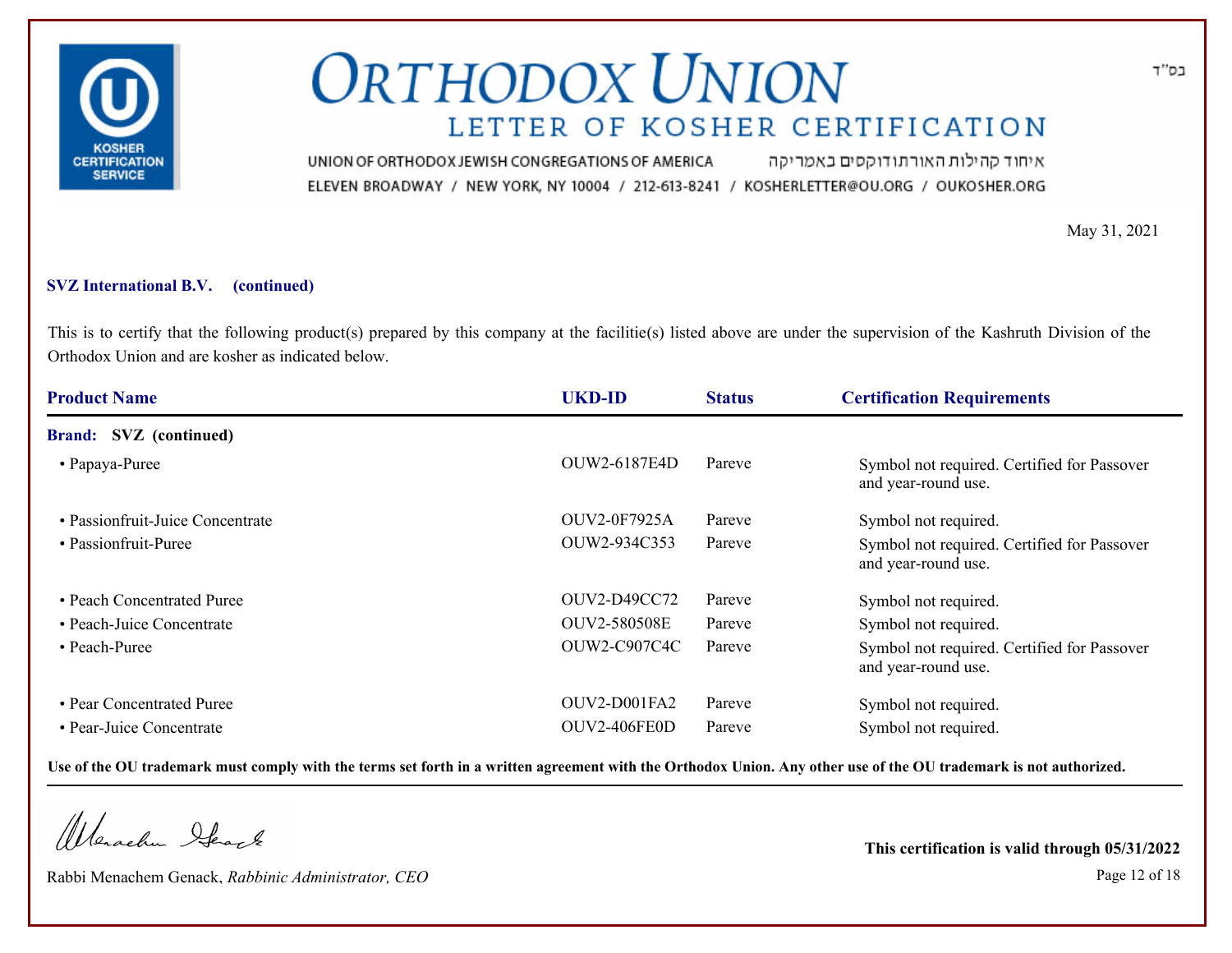

איחוד קהילות האורתודוקסים באמריקה UNION OF ORTHODOX JEWISH CONGREGATIONS OF AMERICA ELEVEN BROADWAY / NEW YORK, NY 10004 / 212-613-8241 / KOSHERLETTER@OU.ORG / OUKOSHER.ORG

May 31, 2021

### **SVZ International B.V. (continued)**

This is to certify that the following product(s) prepared by this company at the facilitie(s) listed above are under the supervision of the Kashruth Division of the Orthodox Union and are kosher as indicated below.

| <b>Product Name</b>             | <b>UKD-ID</b>       | <b>Status</b> | <b>Certification Requirements</b> |
|---------------------------------|---------------------|---------------|-----------------------------------|
| Brand: SVZ (continued)          |                     |               |                                   |
| • Pear-Puree                    | OUV2-DAA9AB2        | Pareve        | Symbol not required.              |
| • Pineapple-Juice Concentrate   | OUV2-09236F6        | Pareve        | Symbol not required.              |
| • Pinto Bean-IQF                | OUV2-CA46231        | Pareve        | Symbol not required.              |
| • Plum Concentrated Puree       | <b>OUV2-7256DFF</b> | Pareve        | Symbol not required.              |
| • Plum Puree                    | <b>OUV2-1DFB773</b> | Pareve        | Symbol not required.              |
| • Plum-Juice Concentrate        | <b>OUV2-80AA596</b> | Pareve        | Symbol not required.              |
| • Plum-Puree                    | OUV2-A43047F        | Pareve        | Symbol not required.              |
| • Pomegranate-Juice Concentrate | <b>OUV2-0F7973F</b> | Pareve        | Symbol not required.              |
| • Pumpkin Concentrated Puree    | OUV2-3951830        | Pareve        | Symbol not required.              |
| • Pumpkin-Juice Concentrate     | OUV2-BC2C5C5        | Pareve        | Symbol not required.              |
| • Pumpkin-Puree                 | OUV2-DD16AC5        | Pareve        | Symbol not required.              |
| • Quince-Juice Concentrate      | OUV2-9578BE3        | Pareve        | Symbol not required.              |

**Use of the OU trademark must comply with the terms set forth in a written agreement with the Orthodox Union. Any other use of the OU trademark is not authorized.**

Werachen Stack

Rabbi Menachem Genack, *Rabbinic Administrator, CEO* Page 13 of 18

**This certification is valid through 05/31/2022**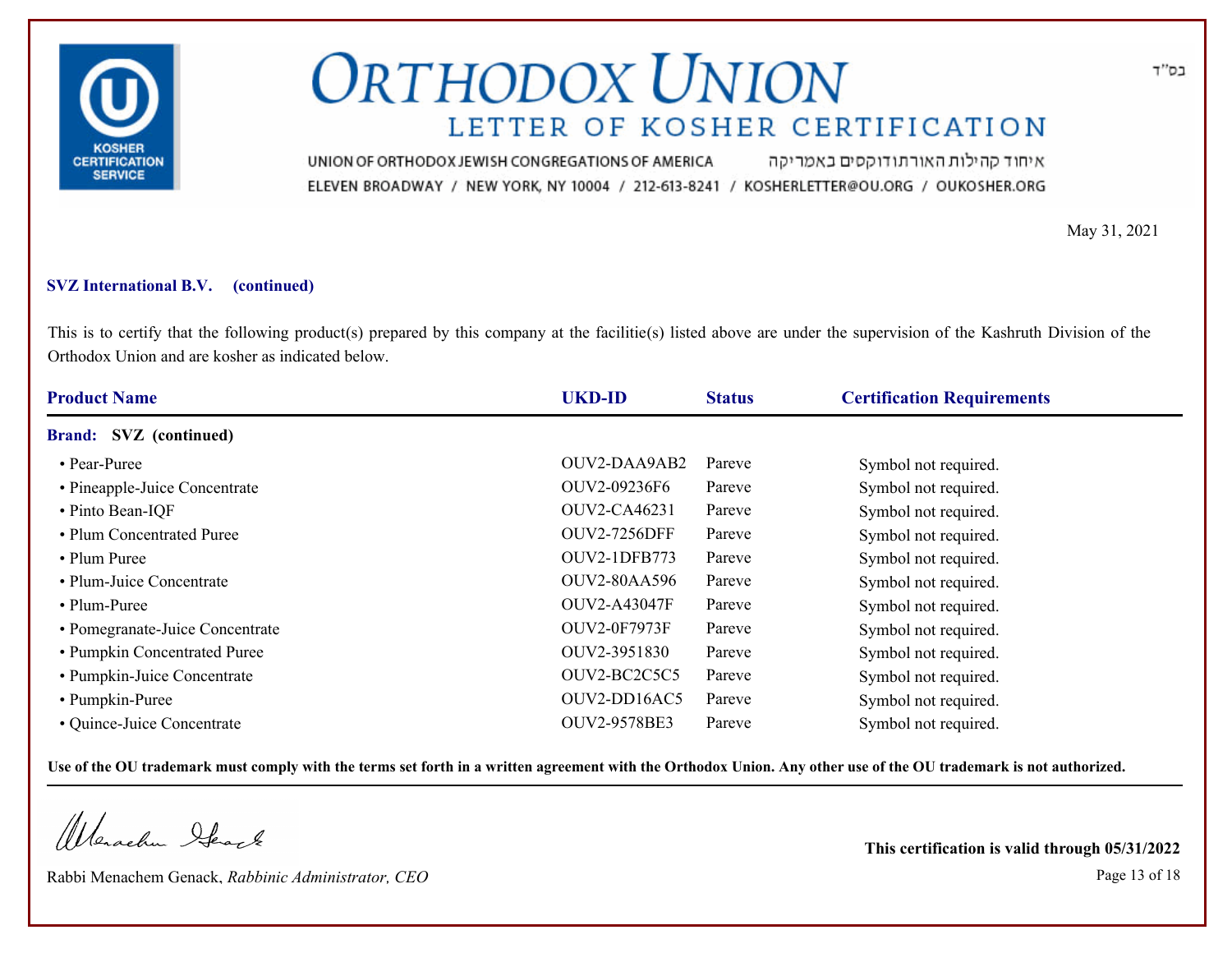

איחוד קהילות האורתודוקסים באמריקה UNION OF ORTHODOX JEWISH CONGREGATIONS OF AMERICA ELEVEN BROADWAY / NEW YORK, NY 10004 / 212-613-8241 / KOSHERLETTER@OU.ORG / OUKOSHER.ORG

May 31, 2021

### **SVZ International B.V. (continued)**

This is to certify that the following product(s) prepared by this company at the facilitie(s) listed above are under the supervision of the Kashruth Division of the Orthodox Union and are kosher as indicated below.

| <b>Product Name</b>            | <b>UKD-ID</b>       | <b>Status</b> | <b>Certification Requirements</b>                                  |
|--------------------------------|---------------------|---------------|--------------------------------------------------------------------|
| <b>Brand:</b> SVZ (continued)  |                     |               |                                                                    |
| • Raspberry Concentrated Puree | <b>OUV2-BFF8ACE</b> | Pareve        | Symbol not required.                                               |
| • Raspberry NFC                | OUV3-SPCM1AE        | Pareve        | $\circ$ Symbol required.                                           |
| • Raspberry-Juice Concentrate  | OUV2-2E22E3C        | Pareve        | Symbol not required.                                               |
| • Raspberry-Puree              | OUW2-08390A8        | Pareve        | Symbol not required. Certified for Passover<br>and year-round use. |
| • Red Beet Juice               | OUV2-205DB47        | Pareve        | Symbol not required.                                               |
| • Red Beet Puree               | OUW2-D6C76A5        | Pareve        | Symbol not required. Certified for Passover<br>and year-round use. |
| • Red Beet-Juice Concentrate   | OUV2-E8616D1        | Pareve        | Symbol not required.                                               |
| • Red Pepper Juice Concentrate | OUV2-3B3E6C4        | Pareve        | Symbol not required.                                               |
| • Red Pepper Puree             | <b>OUV2-D09790F</b> | Pareve        | Symbol not required.                                               |

**Use of the OU trademark must comply with the terms set forth in a written agreement with the Orthodox Union. Any other use of the OU trademark is not authorized.**

Werachen Ifearle

Rabbi Menachem Genack, *Rabbinic Administrator, CEO* Page 14 of 18

**This certification is valid through 05/31/2022**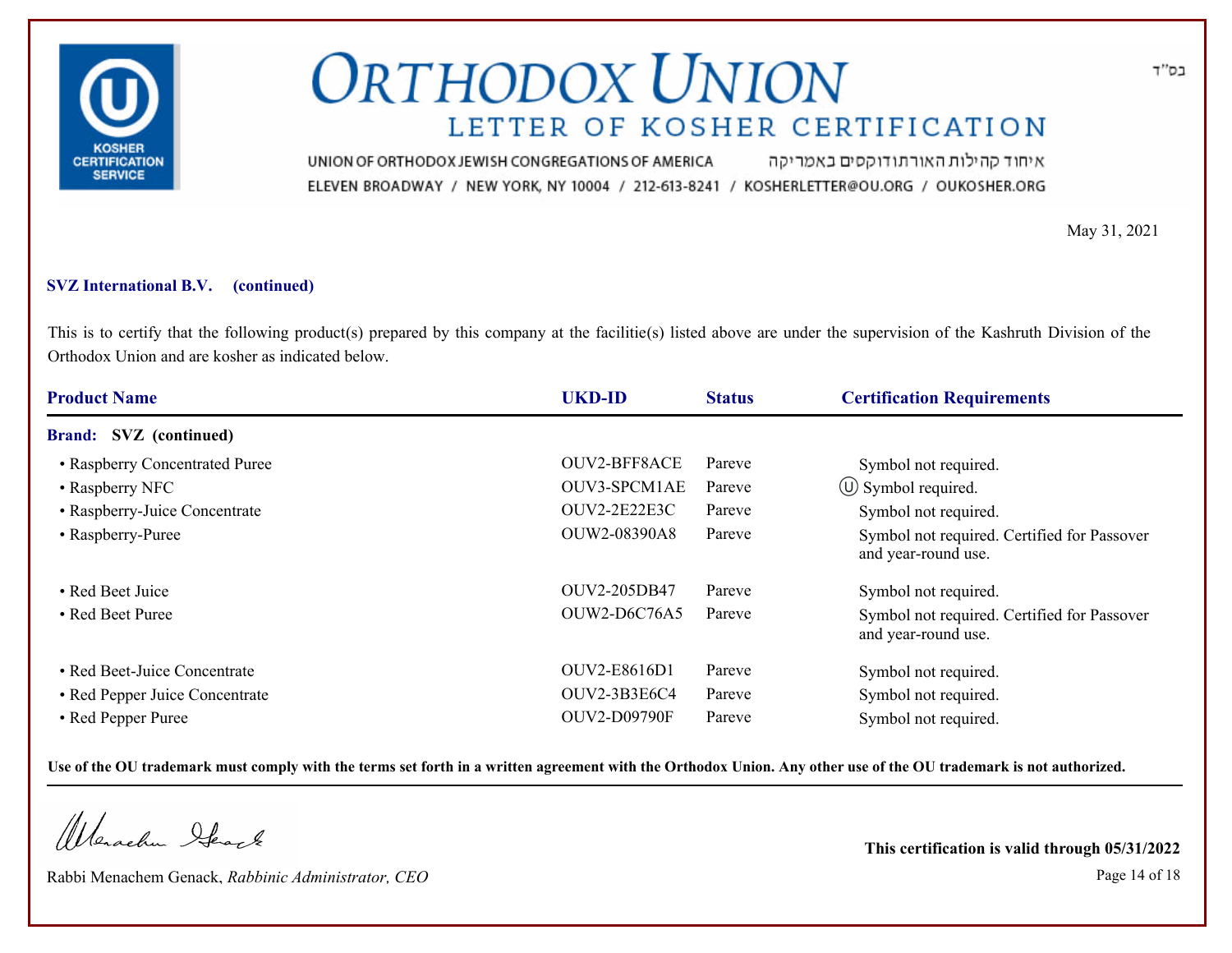

איחוד קהילות האורתודוקסים באמריקה UNION OF ORTHODOX JEWISH CONGREGATIONS OF AMERICA ELEVEN BROADWAY / NEW YORK, NY 10004 / 212-613-8241 / KOSHERLETTER@OU.ORG / OUKOSHER.ORG

May 31, 2021

### **SVZ International B.V. (continued)**

This is to certify that the following product(s) prepared by this company at the facilitie(s) listed above are under the supervision of the Kashruth Division of the Orthodox Union and are kosher as indicated below.

| <b>Product Name</b>             | <b>UKD-ID</b>       | <b>Status</b> | <b>Certification Requirements</b>                                  |
|---------------------------------|---------------------|---------------|--------------------------------------------------------------------|
| <b>Brand:</b> SVZ (continued)   |                     |               |                                                                    |
| • Red Peppers IQF               | <b>OUV2-D76B03A</b> | Pareve        | Symbol not required.                                               |
| • RedCurrant Concentrated Puree | <b>OUV2-28CEA54</b> | Pareve        | Symbol not required.                                               |
| • Redcurrant Natural Ester      | OUV2-2956E3C        | Pareve        | Symbol not required.                                               |
| • Redcurrant-IQF                | OUW2-37C47A8        | Pareve        | Symbol not required. Certified for Passover<br>and year-round use. |
| • RedCurrant-Juice Concentrate  | OUV2-932B087        | Pareve        | Symbol not required.                                               |
| • Redcurrant-Puree              | OUW2-7346508        | Pareve        | Symbol not required. Certified for Passover<br>and year-round use. |
| • Rhubarb NFC                   | OUV3-X9FEXXS        | Pareve        | $\circled{1}$ Symbol required.                                     |
| • Rhubarb Puree                 | <b>OUV2-EC63068</b> | Pareve        | Symbol not required.                                               |

**Use of the OU trademark must comply with the terms set forth in a written agreement with the Orthodox Union. Any other use of the OU trademark is not authorized.**

Werachen Ifearle

Rabbi Menachem Genack, *Rabbinic Administrator, CEO* Page 15 of 18

**This certification is valid through 05/31/2022**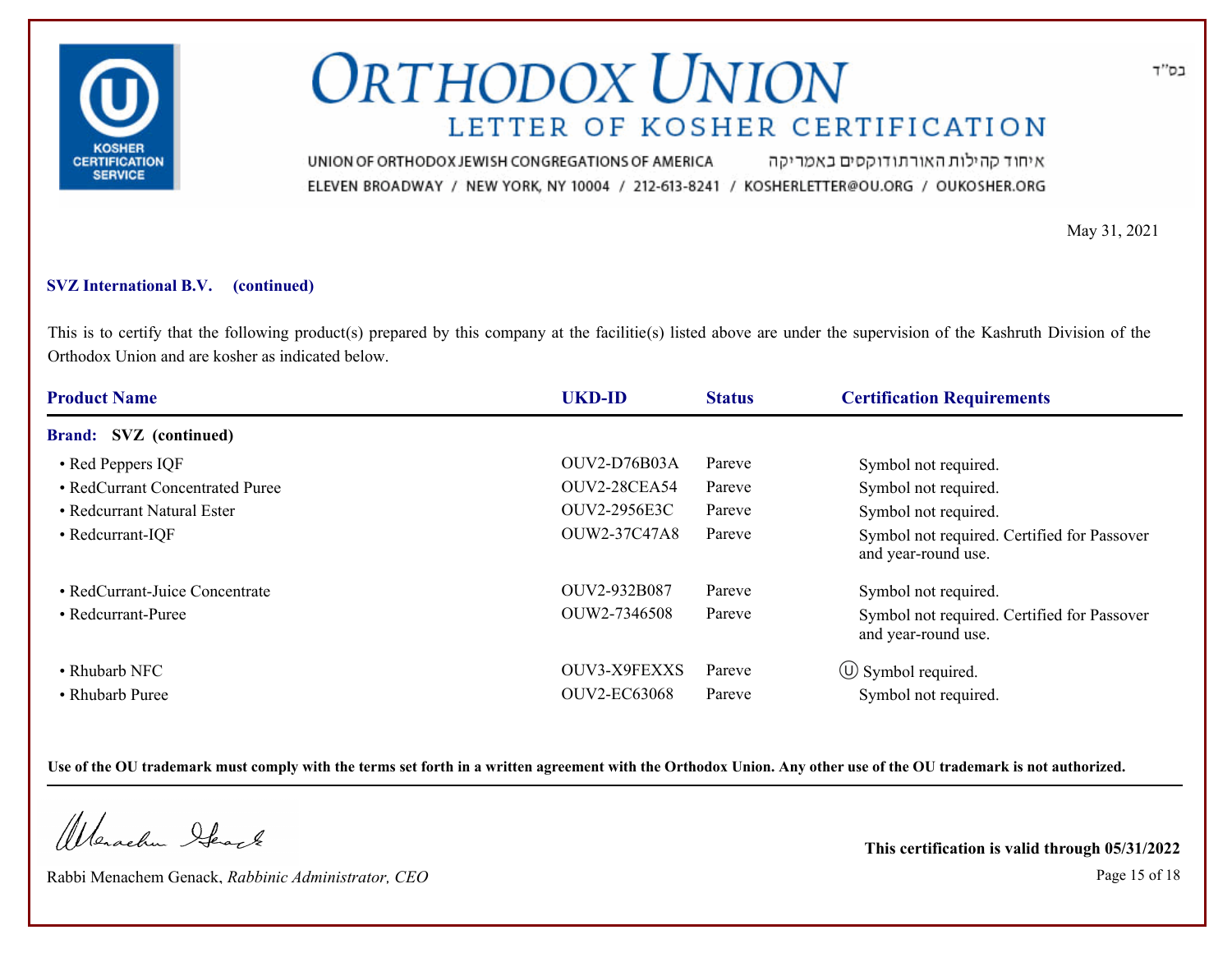

איחוד קהילות האורתודוקסים באמריקה UNION OF ORTHODOX JEWISH CONGREGATIONS OF AMERICA ELEVEN BROADWAY / NEW YORK, NY 10004 / 212-613-8241 / KOSHERLETTER@OU.ORG / OUKOSHER.ORG

May 31, 2021

### **SVZ International B.V. (continued)**

This is to certify that the following product(s) prepared by this company at the facilitie(s) listed above are under the supervision of the Kashruth Division of the Orthodox Union and are kosher as indicated below.

| <b>Product Name</b>               | <b>UKD-ID</b>       | <b>Status</b> | <b>Certification Requirements</b>                                  |
|-----------------------------------|---------------------|---------------|--------------------------------------------------------------------|
| <b>Brand:</b> SVZ (continued)     |                     |               |                                                                    |
| • Rhubarb-IQF                     | <b>OUW2-2F819AB</b> | Pareve        | Symbol not required. Certified for Passover<br>and year-round use. |
| • Rhubarb-Juice Concentrate       | OUV2-23EFA4E        | Pareve        | Symbol not required.                                               |
| • Rosehip-Juice Concentrate       | OUV2-E132C55        | Pareve        | Symbol not required.                                               |
| • Rosehip-Puree                   | OUV2-3AB545A        | Pareve        | Symbol not required.                                               |
| • Rowanberry-Juice Concentrate    | OUV2-178D037        | Pareve        | Symbol not required.                                               |
| • Sea Buckthorn-Juice Concentrate | OUV2-861726F        | Pareve        | Symbol not required.                                               |
| • Sliced Sugared Strawberries     | <b>OUV2-4C550CB</b> | Pareve        | Symbol not required.                                               |
| • Sour Cherry Juice Concentrate   | OUV2-9A8C8A1        | Pareve        | Symbol not required.                                               |
| • Spinach Puree                   | OUV2-8DD4E1B        | Pareve        | Symbol not required.                                               |
| • Spinach-Juice Concentrate       | OUV2-ADBB917        | Pareve        | Symbol not required.                                               |
| • Strawberry Concentrated Puree   | OUV2-BCC099B        | Pareve        | Symbol not required.                                               |

**Use of the OU trademark must comply with the terms set forth in a written agreement with the Orthodox Union. Any other use of the OU trademark is not authorized.**

Werachen Stack

Rabbi Menachem Genack, *Rabbinic Administrator, CEO* Page 16 of 18

**This certification is valid through 05/31/2022**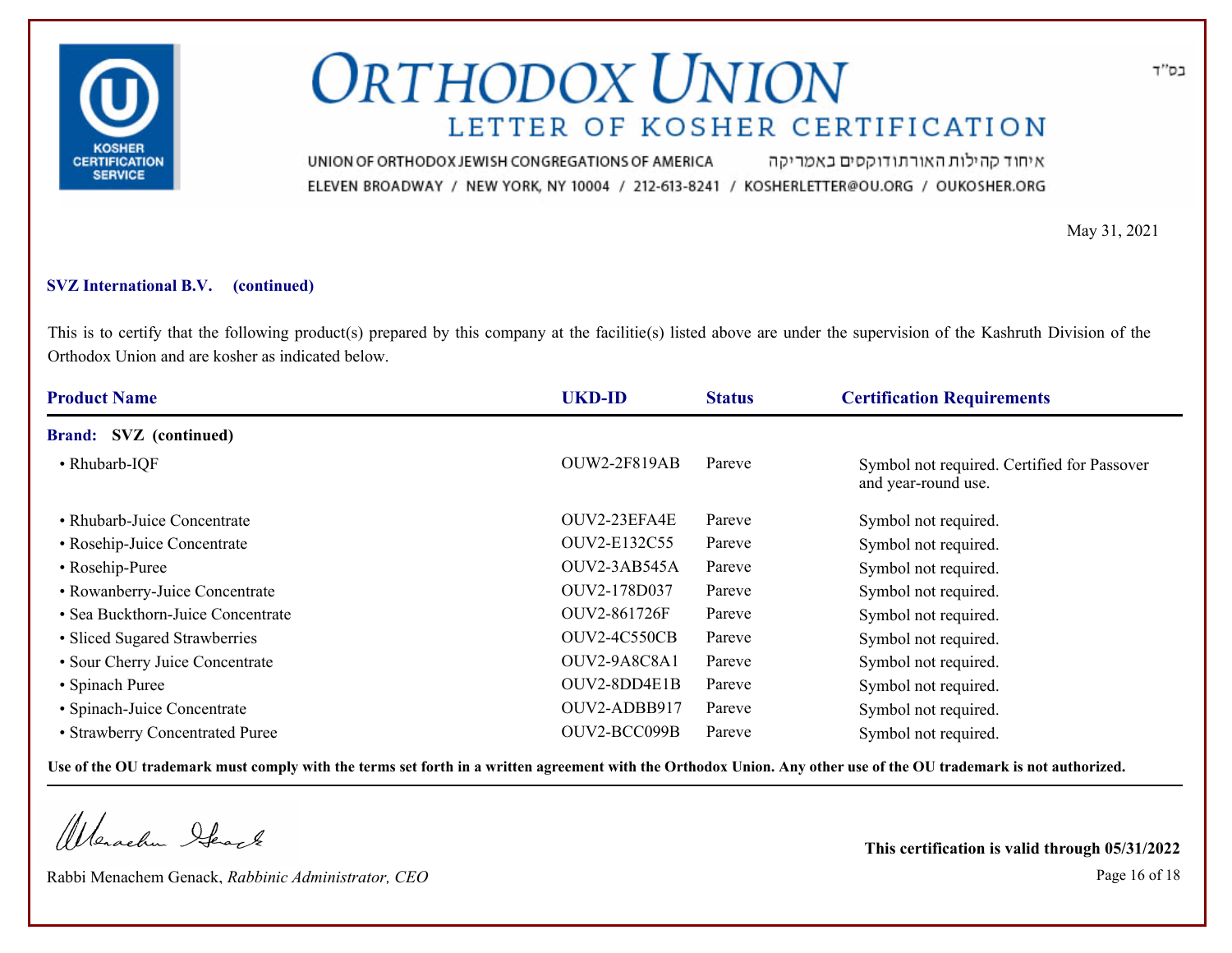

איחוד קהילות האורתודוקסים באמריקה UNION OF ORTHODOX JEWISH CONGREGATIONS OF AMERICA ELEVEN BROADWAY / NEW YORK, NY 10004 / 212-613-8241 / KOSHERLETTER@OU.ORG / OUKOSHER.ORG

May 31, 2021

### **SVZ International B.V. (continued)**

This is to certify that the following product(s) prepared by this company at the facilitie(s) listed above are under the supervision of the Kashruth Division of the Orthodox Union and are kosher as indicated below.

| <b>Product Name</b>              | <b>UKD-ID</b>       | <b>Status</b> | <b>Certification Requirements</b>                                  |
|----------------------------------|---------------------|---------------|--------------------------------------------------------------------|
| <b>Brand:</b> SVZ (continued)    |                     |               |                                                                    |
| • Strawberry NFC                 | OUV3-HEEUWIC        | Pareve        | $\circ$ Symbol required.                                           |
| • Strawberry- Puree              | OUW2-372537F        | Pareve        | Symbol not required. Certified for Passover<br>and year-round use. |
| • Strawberry-IQF                 | OUW2-3C0A1DA        | Pareve        | Symbol not required. Certified for Passover<br>and year-round use. |
| • Strawberry-Juice Concentrate   | OUV2-557A691        | Pareve        | Symbol not required.                                               |
| • Sweet Cherry Juice Concentrate | OUV2-9DDC85D        | Pareve        | Symbol not required.                                               |
| · Watermelon juice concentrate   | OUV2-1A15D54        | Pareve        | Symbol not required.                                               |
| • Watermelon Puree               | OUV2-3FD8F6B        | Pareve        | Symbol not required.                                               |
| • White carrot NFC               | OUV3-DPUWLNV Pareve |               | $\circ$ Symbol required.                                           |
| • Yellow pepper NFC              | OUV3-EOHUMKO Pareve |               | $\circ$ Symbol required.                                           |

**Use of the OU trademark must comply with the terms set forth in a written agreement with the Orthodox Union. Any other use of the OU trademark is not authorized.**

Werachen Stack

Rabbi Menachem Genack, *Rabbinic Administrator, CEO* Page 17 of 18

**This certification is valid through 05/31/2022**